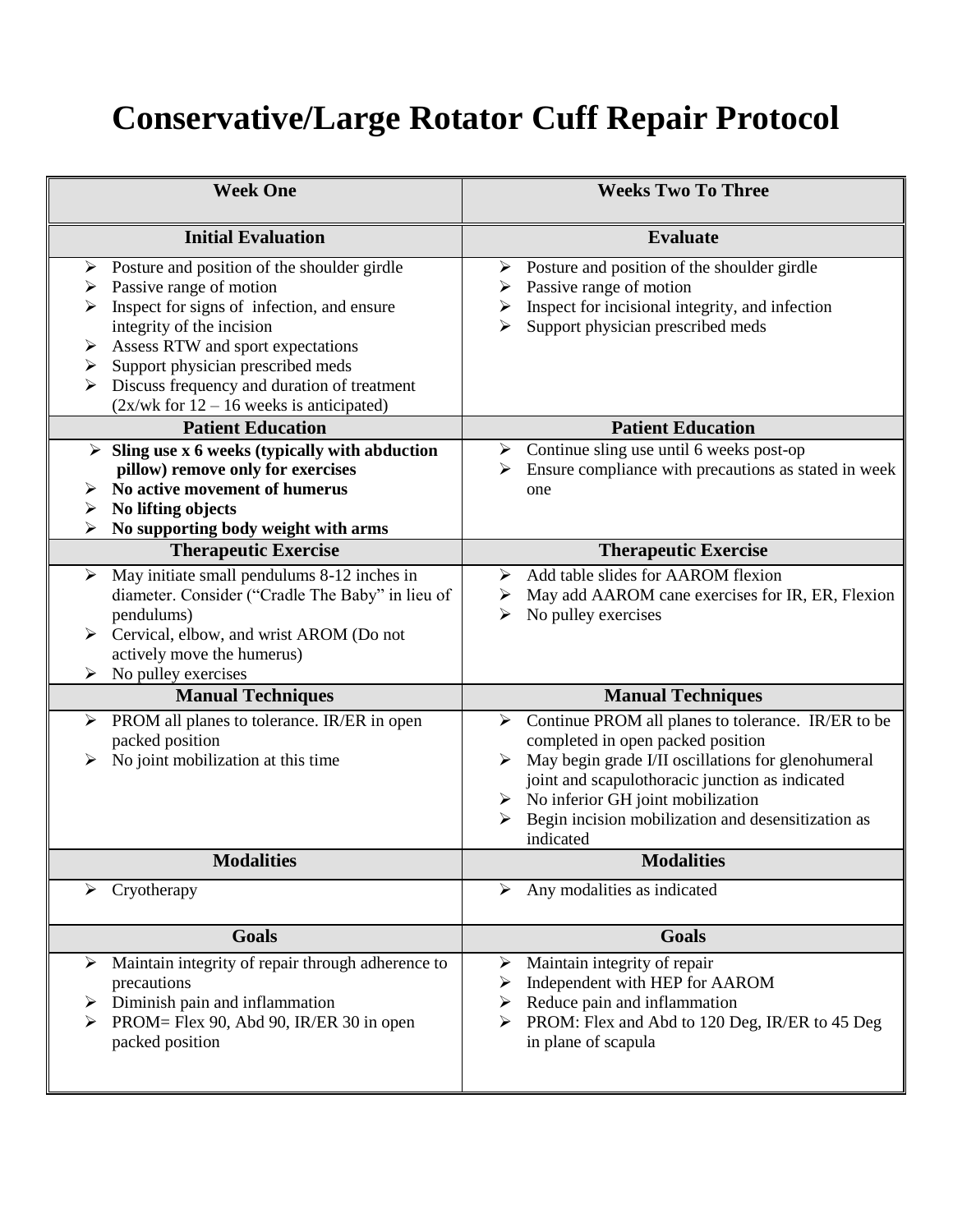| <b>Weeks Four To Six</b>                                                                                                                                                                                                                                              | <b>Weeks Six To Eight</b>                                                                                                                                                                                                                                                    |
|-----------------------------------------------------------------------------------------------------------------------------------------------------------------------------------------------------------------------------------------------------------------------|------------------------------------------------------------------------------------------------------------------------------------------------------------------------------------------------------------------------------------------------------------------------------|
| <b>Evaluate</b>                                                                                                                                                                                                                                                       | <b>Evaluate</b>                                                                                                                                                                                                                                                              |
| Posture and position of the shoulder girdle<br>➤<br>Passive range of motion                                                                                                                                                                                           | Posture and position of the shoulder girdle<br>➤<br>Passive range of motion<br>⋗                                                                                                                                                                                             |
| <b>Patient Education</b>                                                                                                                                                                                                                                              | <b>Patient Education</b>                                                                                                                                                                                                                                                     |
| Continue sling use until 6 weeks post-op<br>➤<br>Restate precautions                                                                                                                                                                                                  | Wean from sling<br>➤<br>Discourage use of arm for reaching or lifting objects                                                                                                                                                                                                |
| <b>Therapeutic Exercise</b>                                                                                                                                                                                                                                           | <b>Therapeutic Exercise</b>                                                                                                                                                                                                                                                  |
| May initiate pulleys as indicated for stiffness<br>➤                                                                                                                                                                                                                  | Initiate pain free AROM no resistance, in positions<br>⋗<br>that eliminate compensation (prone rows, extension,<br>sidelying ER, serratus punch).<br>No long axis AROM (straight arm raise reclined or in<br>standing)<br>Add gentle isometrics<br>May utilize MET for AAROM |
| <b>Manual Techniques</b>                                                                                                                                                                                                                                              | <b>Manual Techniques</b>                                                                                                                                                                                                                                                     |
| PROM all planes to tolerance. IR/ER to be<br>➤<br>completed in plane of scapula<br>Progress to grade III / IV Jt. Mobs as indicated<br>➤<br>Avoid inferior GH mobilizations<br>➤<br>Continue gentle mobilization and desensitization<br>➤<br>of incision as indicated | May initiate pain free gentle rhythmic stabilization<br>➤<br>(IR/ER open packed)<br>PROM all planes to tolerance progress IR/ER to 90<br>degrees of abduction<br>$\triangleright$ Continue grade III / IV Jt. Mobs as indicated<br>Avoid inferior GH mobilizations<br>⋗      |
| <b>Modalities</b>                                                                                                                                                                                                                                                     | <b>Modalities</b>                                                                                                                                                                                                                                                            |
| Any modalities as indicated<br>➤                                                                                                                                                                                                                                      | Any modalities as indicated<br>≻                                                                                                                                                                                                                                             |
| <b>Goals</b>                                                                                                                                                                                                                                                          | Goals                                                                                                                                                                                                                                                                        |
| Maintain integrity of repair<br>➤<br>Eliminate pain and inflammation<br>➤<br>PROM= Flex 145, Abd 145, IR/ER 50 in open<br>⋗<br>packed position                                                                                                                        | Independent with HEP For AROM, isometrics, and<br>➤<br>or ROM activity as needed<br>No pain at rest<br>➤<br><b>Full PROM</b><br>⋗                                                                                                                                            |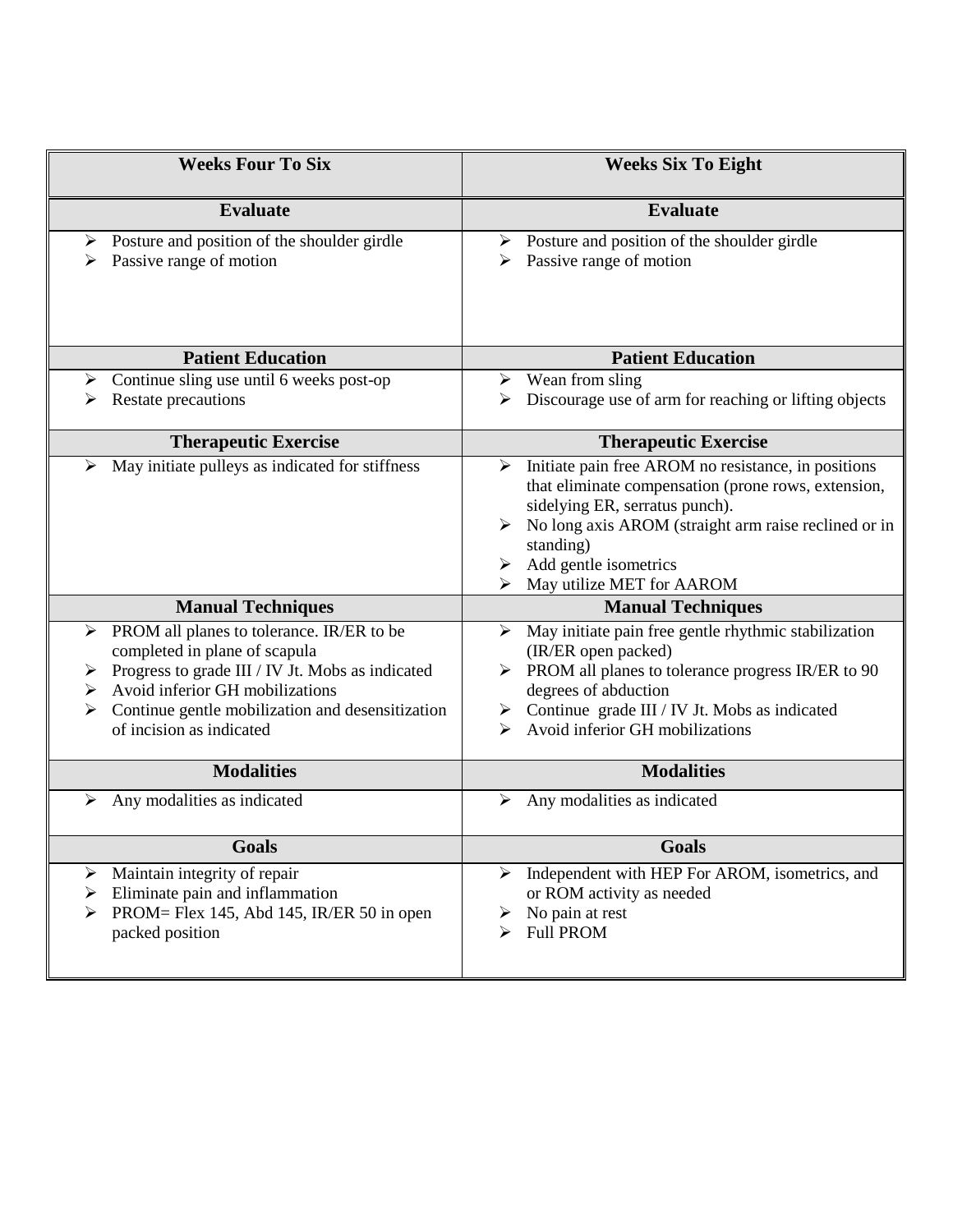| <b>Weeks Eight To Twelve</b>                                                                                                                                                                                                                                                                                                                                                                                                                                                                                                                    | <b>Weeks Twelve To Discharge</b>                                                                                                                                                                                                                                                                                                                                                                                                                                                                                                                                                         |
|-------------------------------------------------------------------------------------------------------------------------------------------------------------------------------------------------------------------------------------------------------------------------------------------------------------------------------------------------------------------------------------------------------------------------------------------------------------------------------------------------------------------------------------------------|------------------------------------------------------------------------------------------------------------------------------------------------------------------------------------------------------------------------------------------------------------------------------------------------------------------------------------------------------------------------------------------------------------------------------------------------------------------------------------------------------------------------------------------------------------------------------------------|
| <b>Evaluate</b>                                                                                                                                                                                                                                                                                                                                                                                                                                                                                                                                 | <b>Evaluate</b>                                                                                                                                                                                                                                                                                                                                                                                                                                                                                                                                                                          |
| Posture and position of the shoulder girdle<br>➤<br>Passive range of motion<br>≻<br>Assess active range of motion against gravity.<br>➤<br>Compensatory motion is anticipated in this phase<br>and will likely require further strengthening for<br>correction<br>Anticipate initiating isolated cuff<br>≻<br>strengthening 10 weeks or later for Dr. Thut<br>patients                                                                                                                                                                          | Static muscle strength (manual muscle testing) for<br>➤<br>involved musculature<br>Quality of AROM, inspecting for compensatory<br>➤<br>patterns<br>Address any deficits that may limit return to work or<br>sport goals<br>HEP compliance<br>➤                                                                                                                                                                                                                                                                                                                                          |
| <b>Patient Education</b>                                                                                                                                                                                                                                                                                                                                                                                                                                                                                                                        | <b>Patient Education</b>                                                                                                                                                                                                                                                                                                                                                                                                                                                                                                                                                                 |
| Continue education regarding remaining<br>≻<br>compensatory patterns if applicable                                                                                                                                                                                                                                                                                                                                                                                                                                                              | Consider CFA program especially in cases involving<br>≻<br>throwing athletes. Return to throwing will most likely<br>occur between 4-5 months post-op in these cases, but<br>may require upwards of 6 months. Progression to<br>throwing must be approved by the operating<br>physician                                                                                                                                                                                                                                                                                                  |
| <b>Therapeutic Exercise</b>                                                                                                                                                                                                                                                                                                                                                                                                                                                                                                                     | <b>Therapeutic Exercise</b>                                                                                                                                                                                                                                                                                                                                                                                                                                                                                                                                                              |
| Progress to light PRE's adding small weights to<br>➤<br>table AROM exercises (prone rows, extension,<br>sidelying ER, serratus punch).<br>May utilize MET for AROM<br>➤<br>May initiate long axis arm raise type exercises<br>➤<br>Initiate UBE (standing if able)<br>➤<br>Initiate rowing and straight arm extension in<br>➤<br>standing with light resistance.<br>Consider wall climbs, IR (towel or sleeper), and<br>$\blacktriangleright$<br>ER (doorway or clamshell) stretching as more<br>aggressive options if lacking PROM is an issue | Add powerband exercises as tolerated (wall flexion,<br>➤<br>wall walks, and wall clocks)<br>Consider variations in position that require trunk<br>stabilization prior to extremity movement (half<br>kneeling, quadruped, plank, supine on 1/2 foam roll)<br>Initiate partial table push up (with trunk stabilization<br>as focus rather than depth)<br>Continue isotonic exercise for periscapular and<br>rotator cuff musculature. progress to shoulder height<br>and above when full AROM without compensation<br>Continue with stretches as needed<br>Plyometrics if applicable<br>➤ |
| <b>Manual Techniques</b>                                                                                                                                                                                                                                                                                                                                                                                                                                                                                                                        | <b>Manual Techniques</b>                                                                                                                                                                                                                                                                                                                                                                                                                                                                                                                                                                 |
| Continue rhythmic stabilization progressing to<br>➤<br>positions of end range<br>Add manual PNF patterns with gradually<br>➤<br>increasing resistance<br>PROM and joint mobilization as indicated                                                                                                                                                                                                                                                                                                                                               | Any manual techniques as indicated<br>➤                                                                                                                                                                                                                                                                                                                                                                                                                                                                                                                                                  |
| <b>Modalities</b>                                                                                                                                                                                                                                                                                                                                                                                                                                                                                                                               | <b>Modalities</b>                                                                                                                                                                                                                                                                                                                                                                                                                                                                                                                                                                        |
| Any modalities as indicated<br>➤                                                                                                                                                                                                                                                                                                                                                                                                                                                                                                                | Any modalities as indicated<br>➤                                                                                                                                                                                                                                                                                                                                                                                                                                                                                                                                                         |
| <b>Goals</b>                                                                                                                                                                                                                                                                                                                                                                                                                                                                                                                                    | <b>Goals</b>                                                                                                                                                                                                                                                                                                                                                                                                                                                                                                                                                                             |
| Independent with HEP for PRE's and stretching<br>➤<br>as needed<br>No pain<br>➤<br>Full AROM (eliminate compensatory patterns by<br>➤<br>week 10-12)                                                                                                                                                                                                                                                                                                                                                                                            | Normal strength (likely week 16 or later)<br>➤<br>Return to work or sport (throwing requires physician<br>approval)<br>Independence with HEP<br>➤                                                                                                                                                                                                                                                                                                                                                                                                                                        |